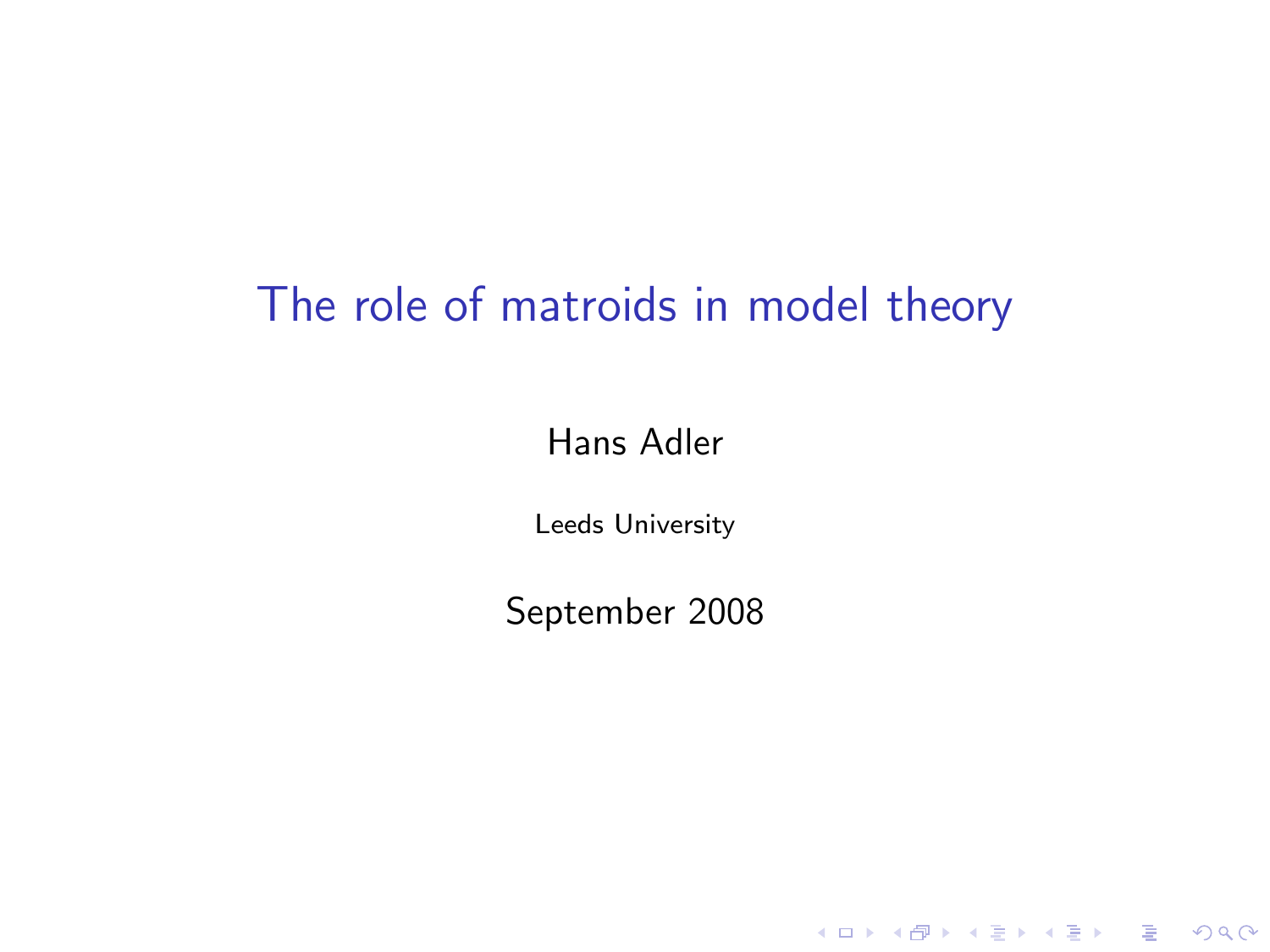#### 1 Categoricity

## Definition

A theory  $T$  is categorical if any two models of  $T$  are isomorphic.

**KORK ERKER ADE YOUR** 

## Theorem (Löwenheim-Skolem)

Let  $T$  be a countable complete first-order theory. If T has models of size  $\kappa$  for some infinite cardinal  $\kappa$ . then T has models of size  $\kappa$  for all infinite cardinals  $\kappa$ .

#### **Corollary**

Let T be a countable complete first-order theory.  $T$  is categorical if and only if  $T$  has a finite model.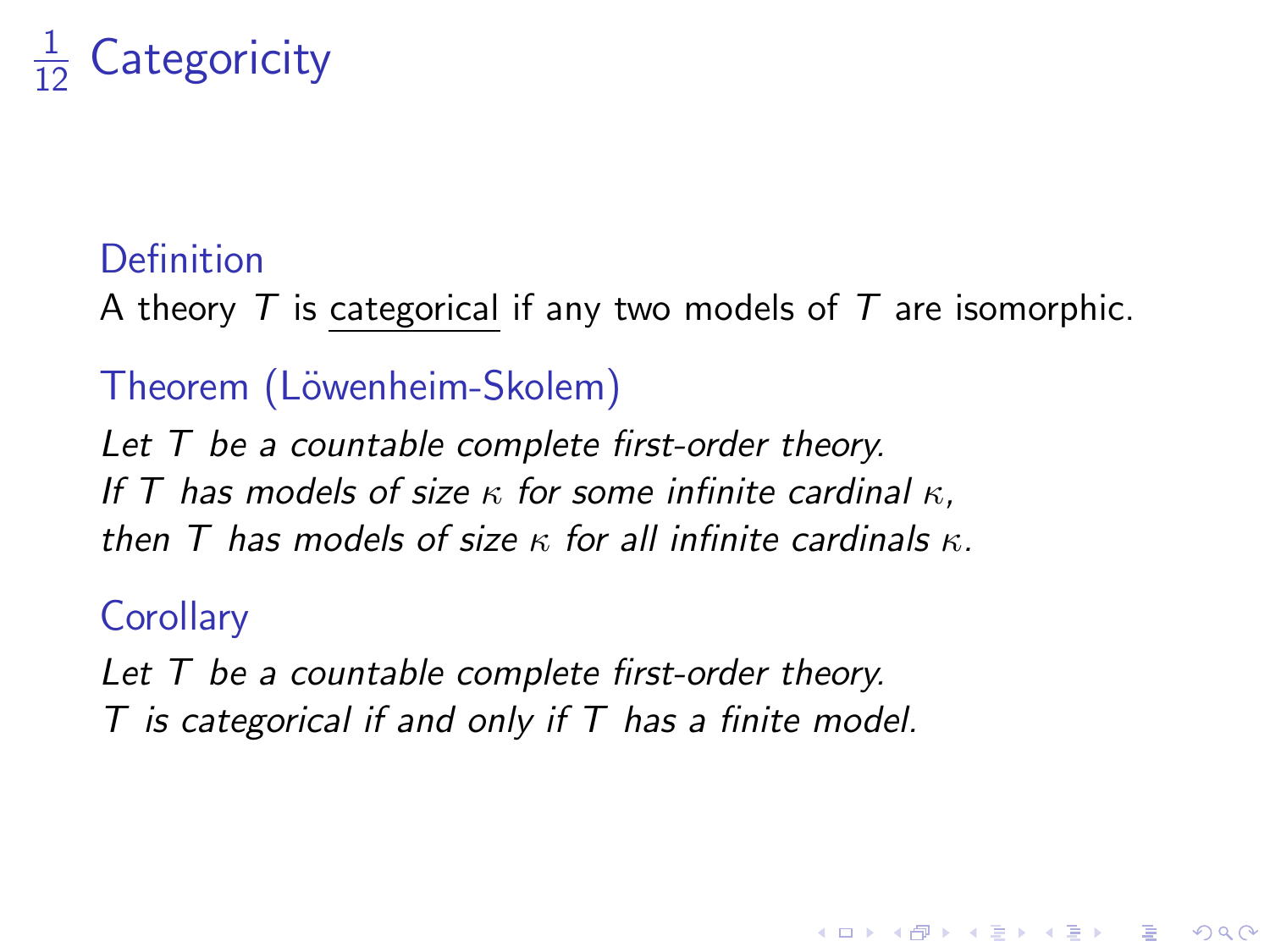# $\frac{2}{12}$   $\kappa$ -categoricity

### Definition

T is  $\kappa$ -categorical if any two models of size  $\kappa$  are isomorphic.

## Theorem (Morley)

Let T be a countable complete first-order theory. If T is  $\kappa$ -categorical for some uncountable cardinal  $\kappa$ . then T is  $\kappa$ -categorical for all uncountable cardinals  $\kappa$ .

Examples of uncountably categorical theories:

- Infinite set with no additional structure.
- Vector space over a given finite (or countable) field.
- Projective space over a given finite (or countable) field.

4 D > 4 P + 4 B + 4 B + B + 9 Q O

• Algebraically closed field of a given characteristic.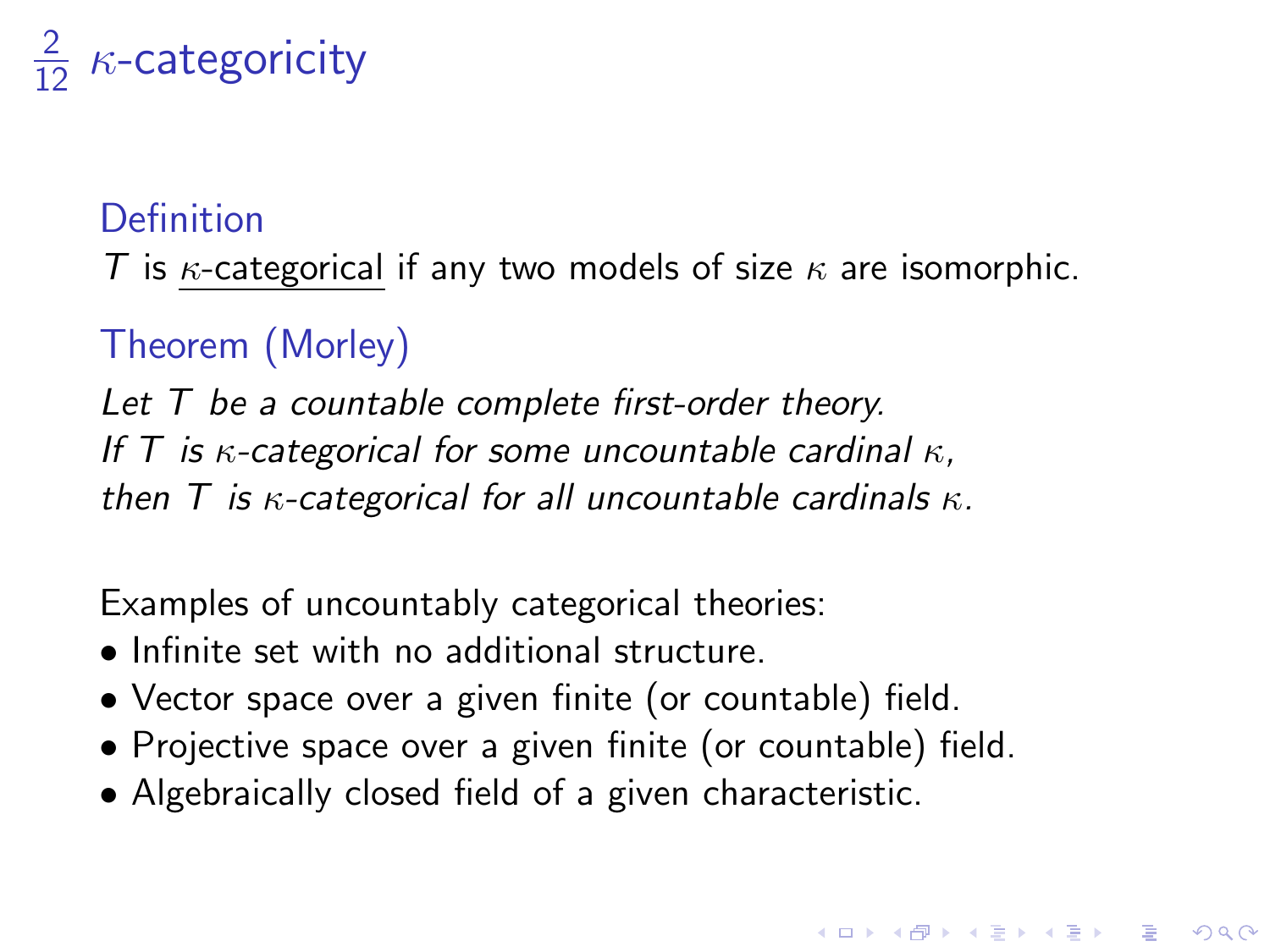# $\frac{3}{12}$  Zilber's Conjecture

Examples of uncountably categorical theories:

- Infinite set with no additional structure.
- Vector space over a given finite (or countable) field.
- Projective space over a given finite (or countable) field.
- Algebraically closed field of a given characteristic.

# Conjecture (Zilber)

Every uncountably categorical countable first-order theory is essentially of one of the above types.

4 D > 4 P + 4 B + 4 B + B + 9 Q O

Hrushovski found uncountably many counterexamples.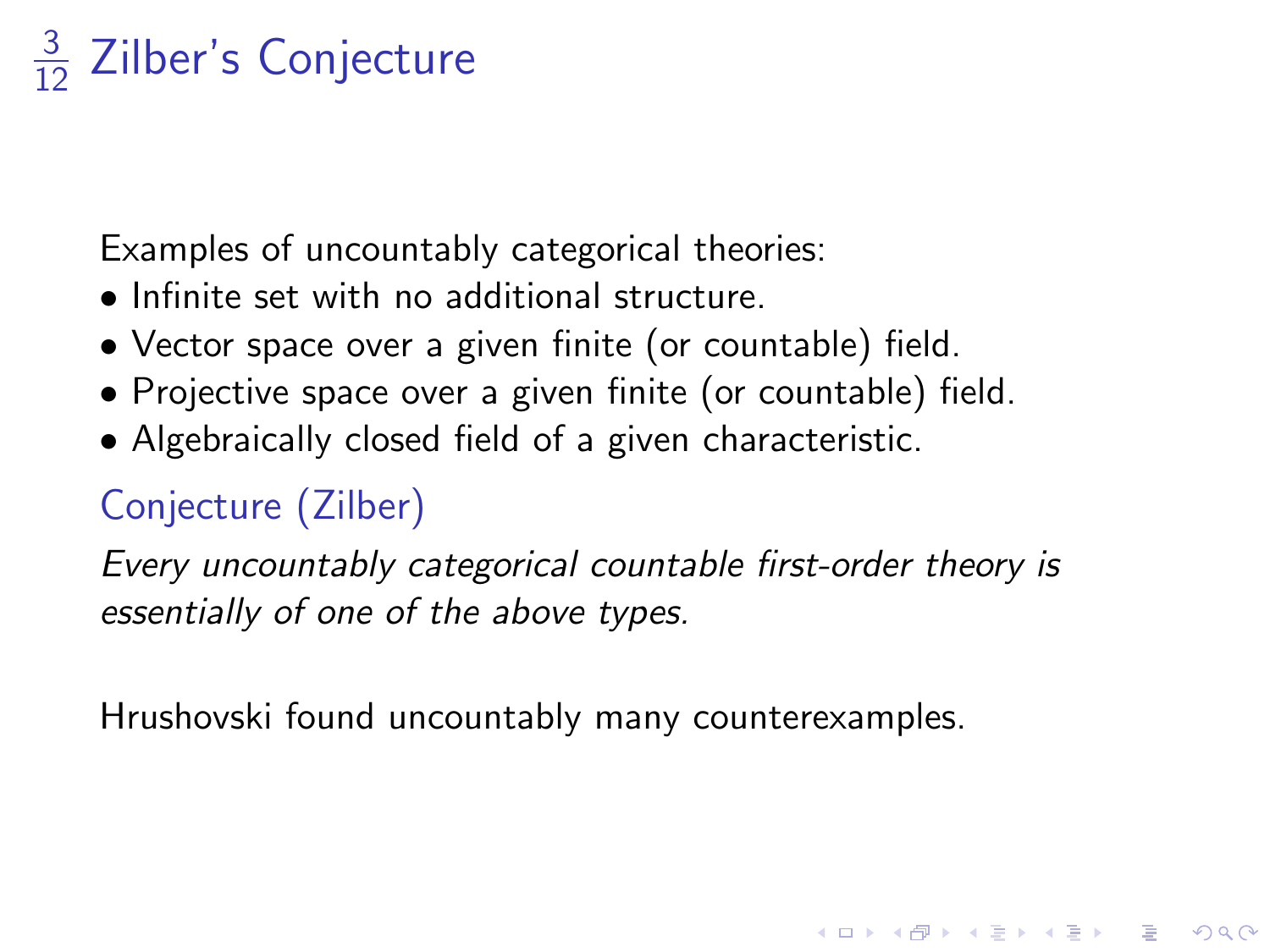#### 4 **Matroids**

## **Definition**

A matroid is a set M equipped with a finitary closure operator cl:  $\mathcal{P}(M) \rightarrow \mathcal{P}(M)$  that satisfies the exchange property.  $A \subseteq \mathsf{cl}\, A$  $A \subseteq B \implies \mathsf{cl}\,A \subseteq \mathsf{cl}\,B$  $cl(cl A) = cl A$ cl  $A=\bigcup \{\mathsf{cl}\; F\mid F\subseteq_{\mathsf{finite}} A\}$  $a \in \text{cl}(C \cup \{b\}) \setminus \text{cl} C \implies b \in \text{cl}(C \cup \{a\}).$ 

A basis of a matroid is a minimal generating set  $/$  maximal independent set. Its dimension is the cardinality of any basis.

4 D > 4 P + 4 B + 4 B + B + 9 Q O

Examples of matroids:

- Trivial closure (i.e. cl  $A = A$ ) on any set.
- Linear hull on a vector space. A matrix.
- Algebraic closure on an algebraically closed field.
- The edges of a graph.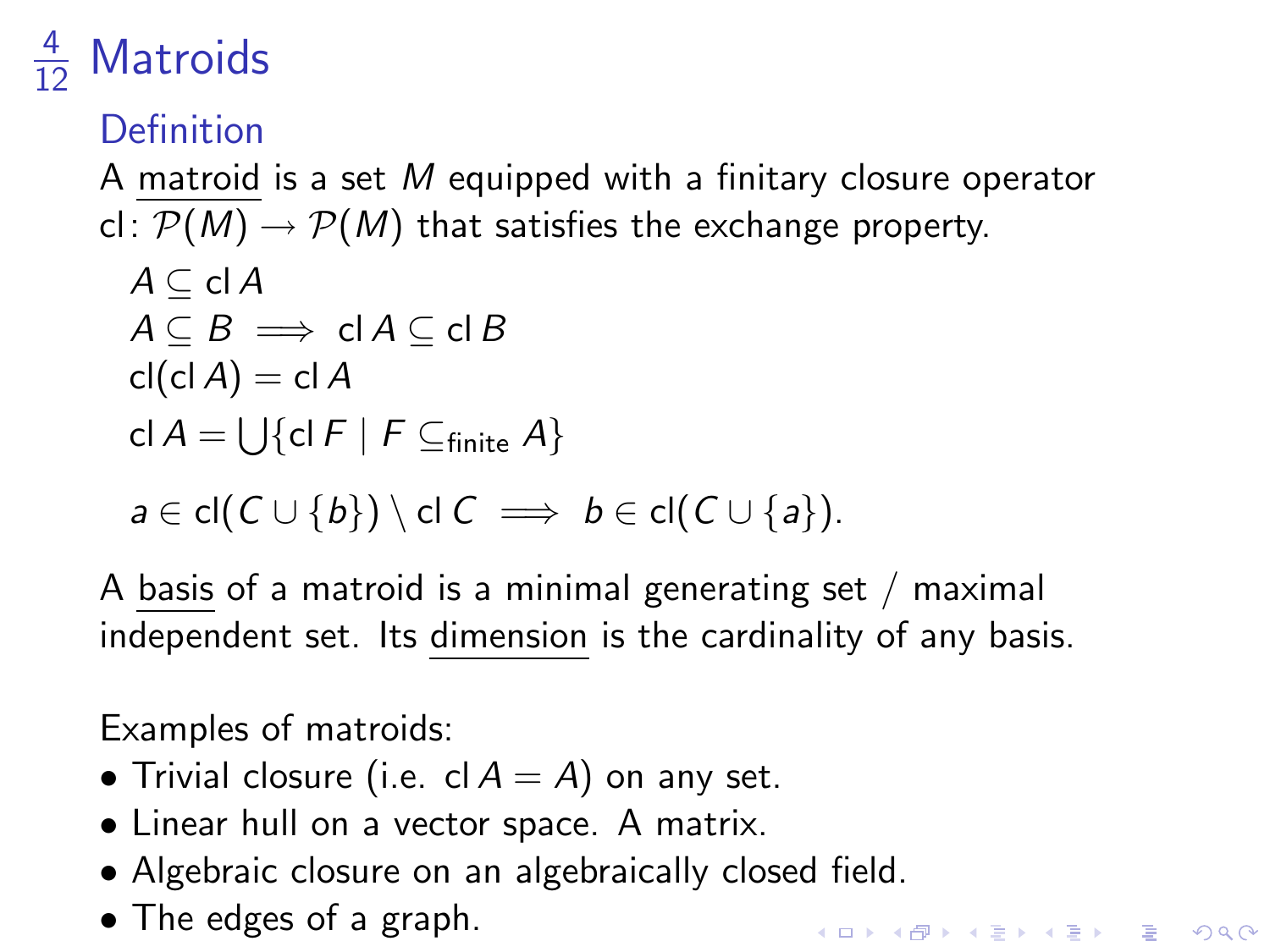# $\frac{5}{12}$  Algebraic closure

## Definition

Let M be a model of a first-order theory  $T, \bar{b} \in M$ .

A first-order formula  $\varphi(\bar{x}, \bar{b})$  is called algebraic if it has only finitely many realisations.

An element  $a \in M$  is called algebraic over a set  $B \subseteq M$  if there is a tuple  $\bar{b} \in B$  and an algebraic formula  $\varphi(x, \bar{b})$  such that  $M \models \varphi(a, \bar{b}).$ The algebraic closure of a set  $B \subseteq M$  is the set

$$
aclB = \{ a \in M \mid a \text{ algebraic over } B \}.
$$

Examples of algebraic closure:

- In the theory of an infinite set (empty signature): acl  $B = B$ .
- In any theory of a vector space: linear hull.
- In any algebr. closed field: algebr. closure in the sense of algebra.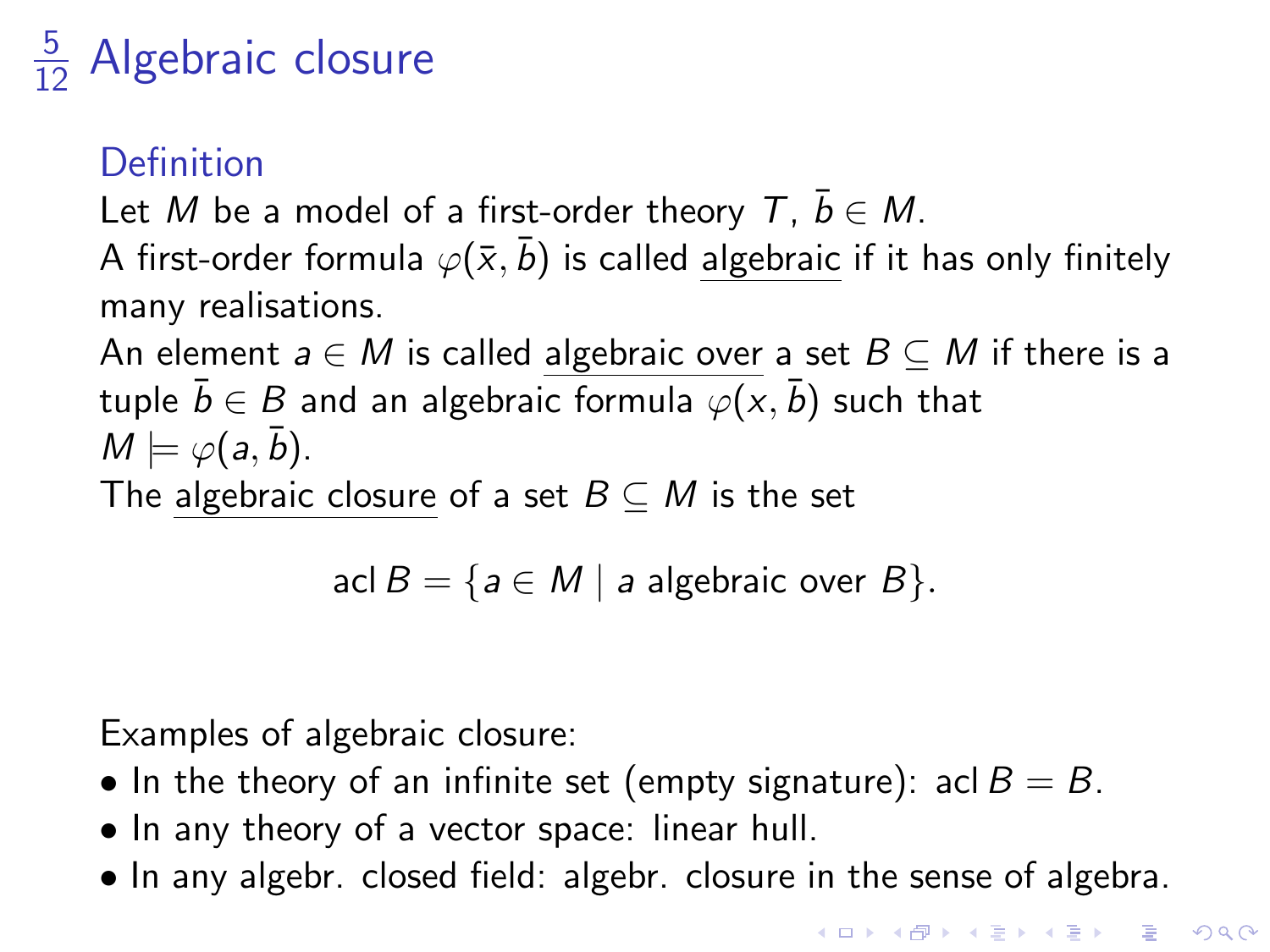# $\frac{6}{12}$  Strong minimality

## **Definition**

A complete first-order theory is called strongly minimal if for all models

- algebraic closure is a matroid, and
- for all  $n$ , all independent  $n$ -tuples have the same type.

### Theorem

Let T be a countable complete first-order theory.

If  $T$  is strongly minimal, then  $T$  is uncountably categorical and the cardinality of an uncountable model equals its dimension.

More generally, T is uncountably categorical if and only if the restriction of T to a certain formula is strongly minimal and every model of T is prime over this strongly minimal part.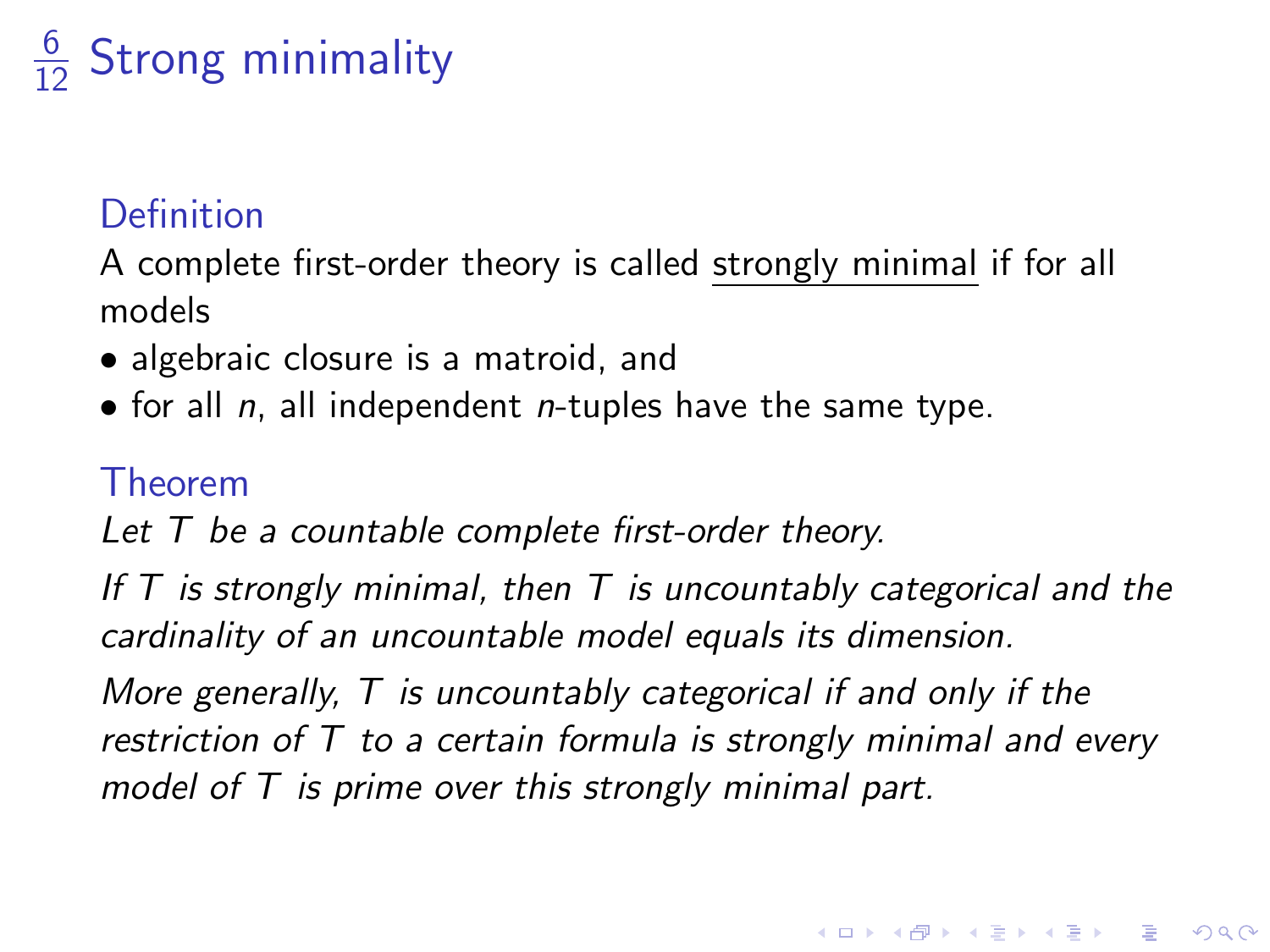#### 7 Independence for more general theories

To extend this dimension theory beyond uncountably categorical theories, we can:

- 1. drop or weaken the condition on independent  $n$ -types
- 2. generalise the notion of matroid, or
- 3. allow other closure operators instead of acl.

Real closed fields are an example of a pregeometric theory: Algebraic closure is a matroid. But the theory is not uncountably categorical, and this is an example of 1.

We will interpret a part of the machinery of stability theory as doing 2 in order to get 3.

4 D > 4 P + 4 B + 4 B + B + 9 Q O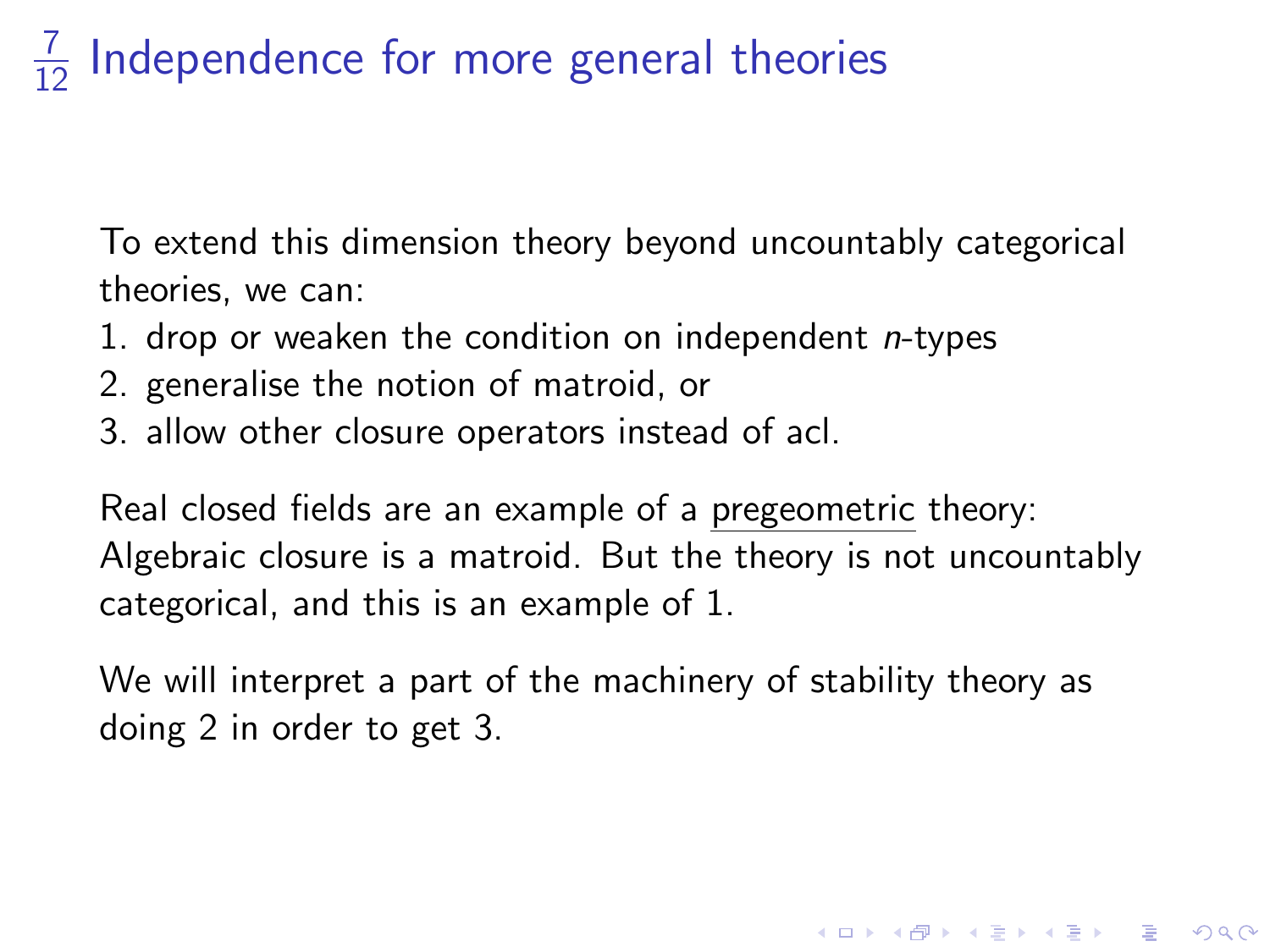# $\frac{8}{12}$  Semimodular lattices

## Definition (Wilcox)

 $(A, B)$  is a modular pair if for all  $C \in [A \wedge B, B]$  we have  $(A \vee C) \wedge B = C$ . A lattice is semimodular (M-symmetric) if being a modular pair is a symmetric relation.

- The lattice of closed sets of a matroid is semimodular; the closures of elements are its atoms.
- A semimodular lattice that is generated by its atoms can be interpreted as a matroid.

**KORK ERKER ADE YOUR**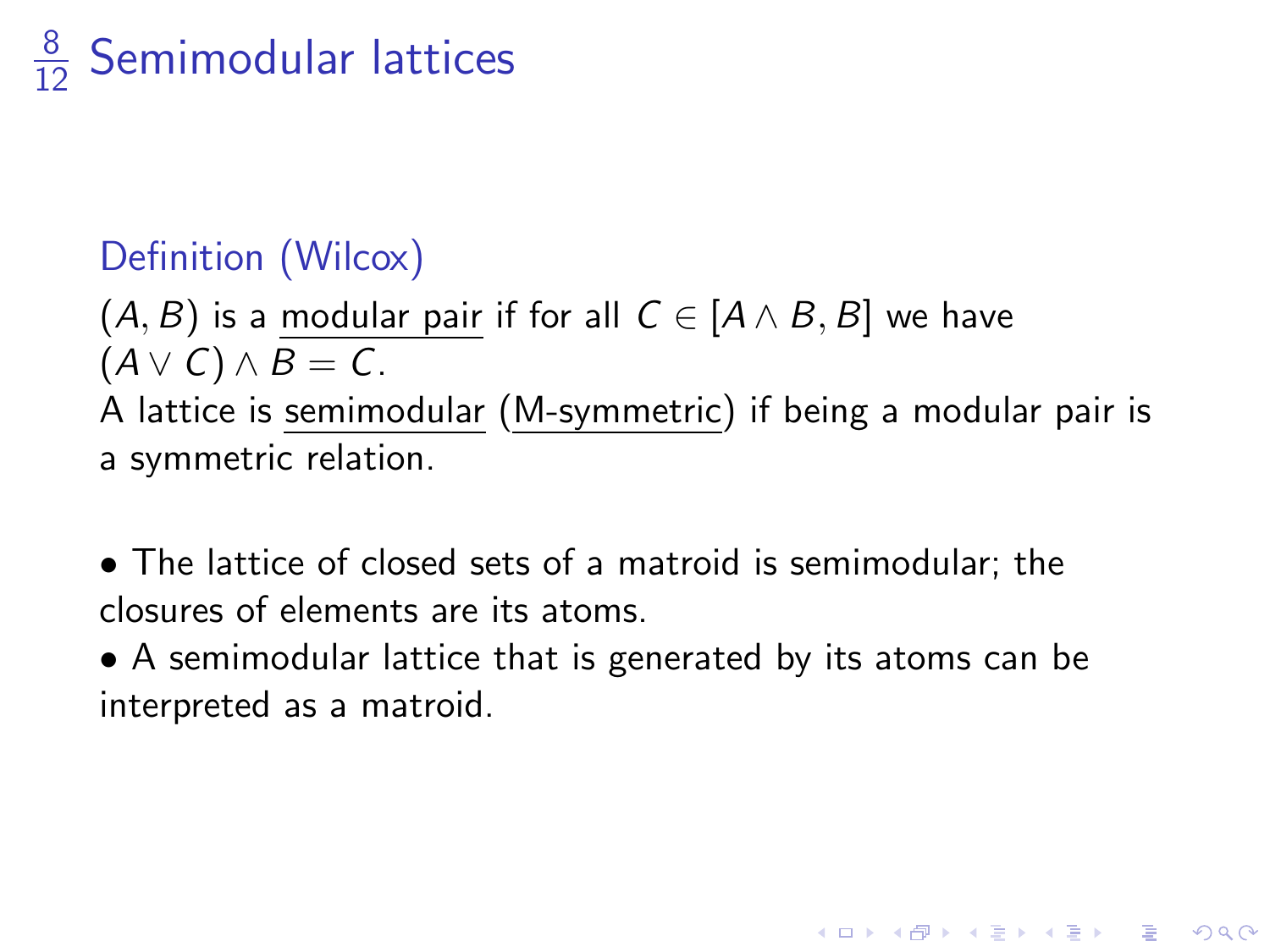#### 9 Independence in a semimodular lattice

$$
A \perp_C B \iff (A \lor C) \land (C \lor B) = C, \text{ and } (A, B) \text{ is a modular pair} \iff \text{ for all } D \in [C, B \lor C]: (A \lor D) \land (B \lor C) = D.
$$

#### Fact

In a matroid,  $A \perp_C B$  is equivalent to the condition that every subset  $A_0 \subset A$  which is independent over C is also independent over B ∪ C.

In an arbitrary semimodular lattice,  $\perp$  still deserves the name 'independence'.

For example in a vector space (or just a module),  $A \perp_C B$  means: A and B are linearly independent over C. In this case the lattice is modular, so all pairs are modular pairs.

**KORKAR KERKER E VOOR**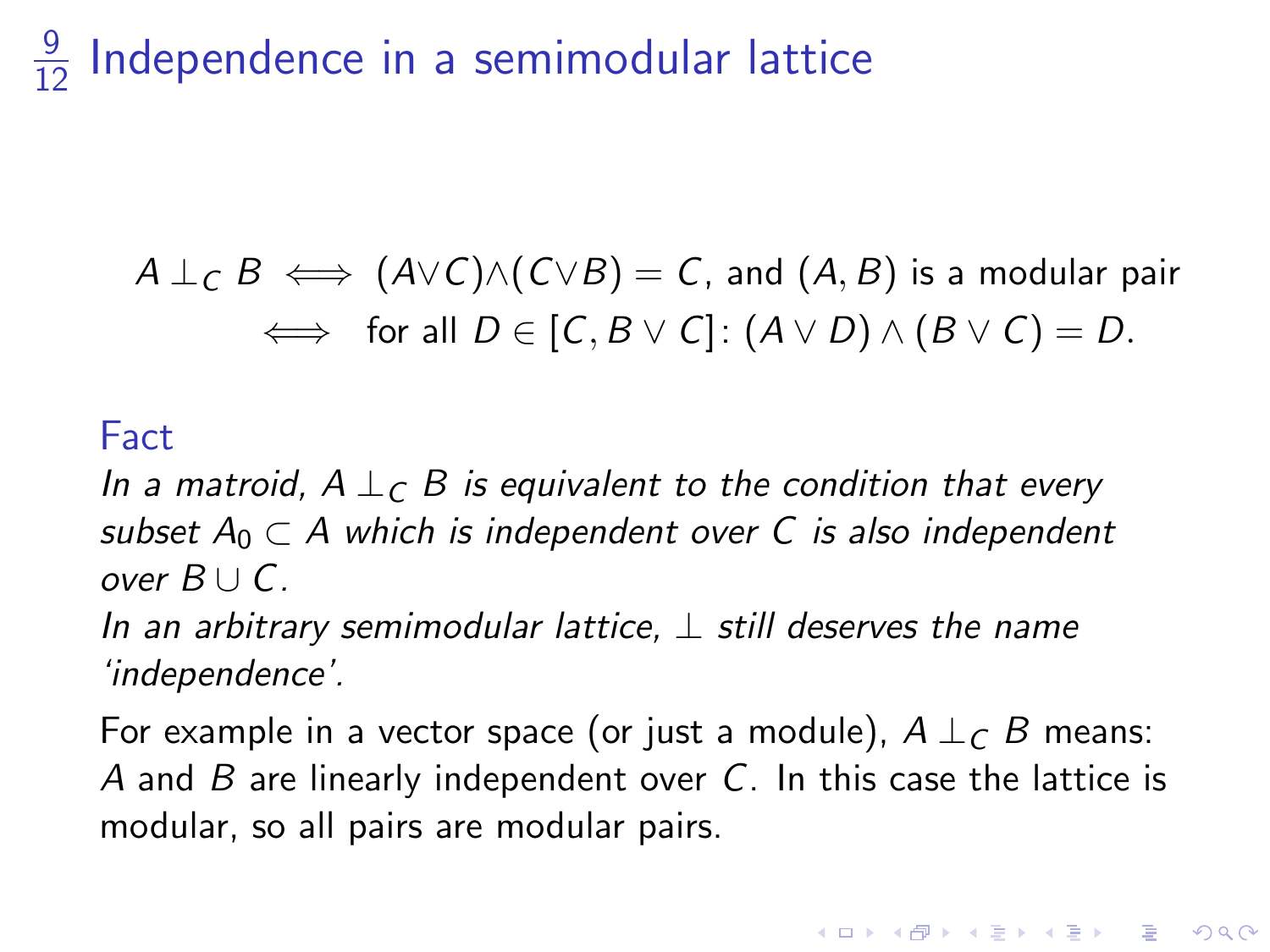#### <u>10</u> Weight

#### Definition

In a semimodular lattice, the weight of a lattice element  $A$  is the maximal *n* such that there is an independent sequence  $B_0, B_1, \ldots, B_{n-1}$  with  $A \not\perp B_0, \ldots, A \not\perp B_{n-1}$ .

#### Fact

The weight 1 elements of a semimodular lattice form a matroid under the following closure operator:

cl  $A = \{b \mid \exists A_0 \subseteq A: A_0 \text{ independent and } A_0 \not\perp b\}.$ 

If there are 'enough' weight 1 elements, and if there is some control over the independent sets of weight 1 elements, then the matroid of weight 1 elements helps to understand the models of a theory. This is the case for superstable theories.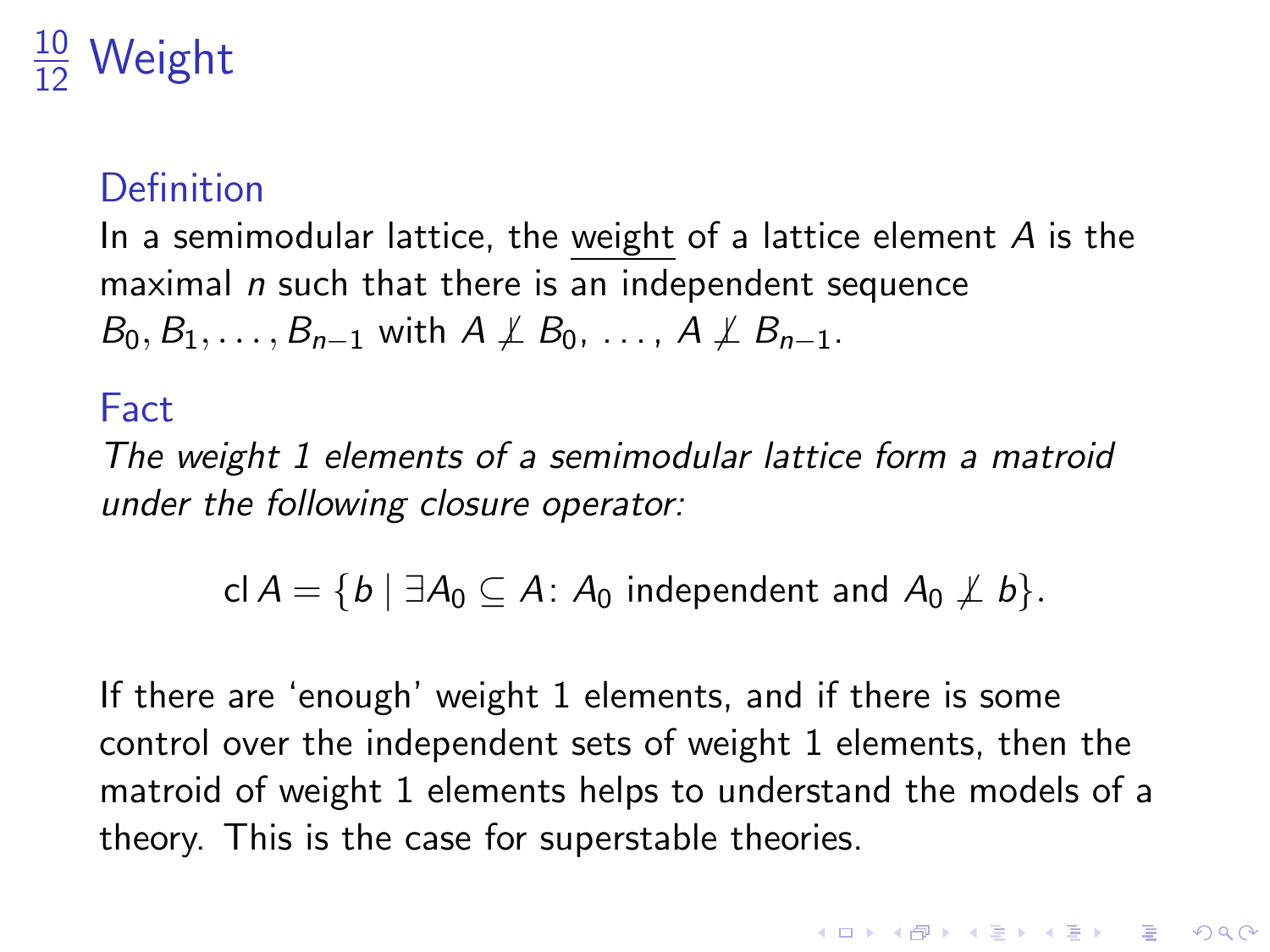# $\frac{11}{12}$  Thorn-forking

- A recent notion due to Scanlon, Onshuus and Ealy.
- Equivalent to Shelah's notion of forking, whenever that is well-behaved.
- More generally well-behaved than forking.

### Definition

 $A \downarrow$  $\overline{C}_E$  B iff, up to isomorphism over  $B\cup C$ , acl A  $\perp$ <sub>acl C</sub> acl  $B'$  for all  $B^r \supseteq B$ .

A complete first-order theory is called rosy if  $\bigcup_{i=1}^{\infty}$  is symmetric.

If a theory has a semimodular lattice of algebraically closed sets, then the theory is rosy.

**KORKAR KERKER E VOOR** 

(The definition must be read in the monster model of  $T^{eq}$ .)